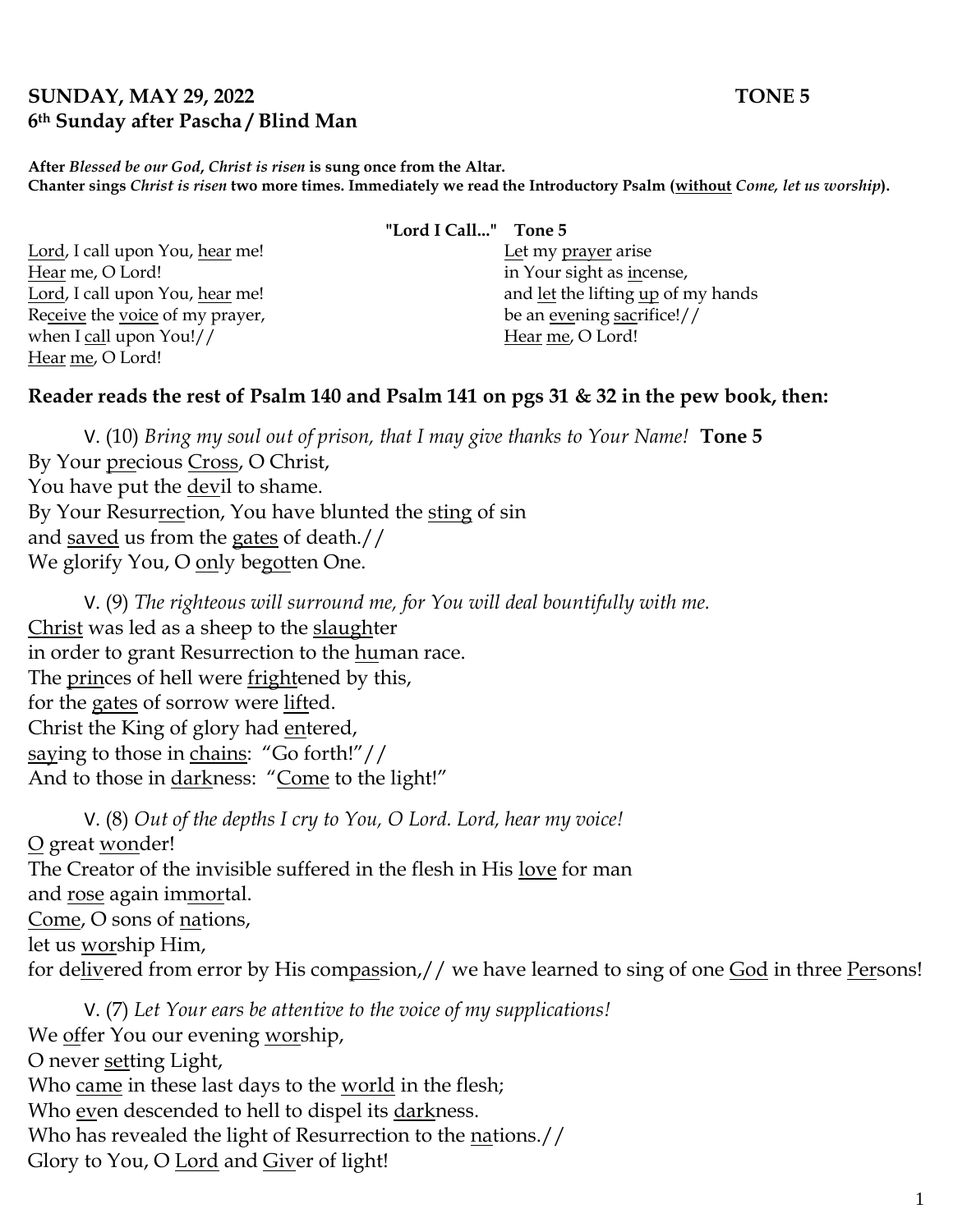V. (6) *If You, O Lord, should mark iniquities, Lord, who could stand? But there is forgiveness with You.*  We glorify the Leader of our salvation; by His Resurrection from the dead, the world was saved from deceit. The assembly of Angels rejoices as the deceit of demons is overthrown.// Fallen Adam rises as the devil falls.

V. (5) *For Your Name's sake I wait for You, O Lord. My soul has waited for Your word; my soul has hoped on the Lord.*  The guards were instructed by the lawless ones:

"Hide the rising of Christ, take money and say: 'The body was stolen from the tomb while we were asleep.'" But who has heard of a body being stolen, a body embalmed and naked, with its grave clothes left behind in the tomb? Do not be deceived, O Jews, study the words of the Prophets and understand:// Christ is the Redeemer of the world and all powerful!

V. (4) *From the morning watch until night, from the morning watch, let Israel hope on the Lord!*  O Lord, Who has captured hell and trampled on death, You have enlightened the world by Your precious Cross.// O Savior, have mercy on us!

V. (3) *For with the Lord there is mercy and with Him is plenteous redemption, and He will deliver Israel from all his iniquities.* **Tone 2** *Idiomela (from the Pentecostarion)* The man blind from birth asked himself: "Was I born blind because of my parents' sins? Or am I a living sign of the people's faithlessness? I am not content to continue asking whether it is night or day. My feet can no longer endure tripping on the stones. I have seen nothing: neither the sun shining, nor the image of my Maker.// But I entreat You, O Christ God, look upon me and have mercy on me!"

V. (2) *Praise the Lord, all nations! Praise Him, all peoples!* The man blind from birth asked himself: "Was I born blind because of my parents' sins? Or am  $\underline{I}$  a living sign of the people's <u>faithlessness</u>? I am not content to continue asking whether it is night or day. My feet can no longer endure tripping on the stones. I have seen nothing: neither the sun shining, nor the image of my Maker.// But I entreat You, O Christ God, look upon me and have mercy on me!"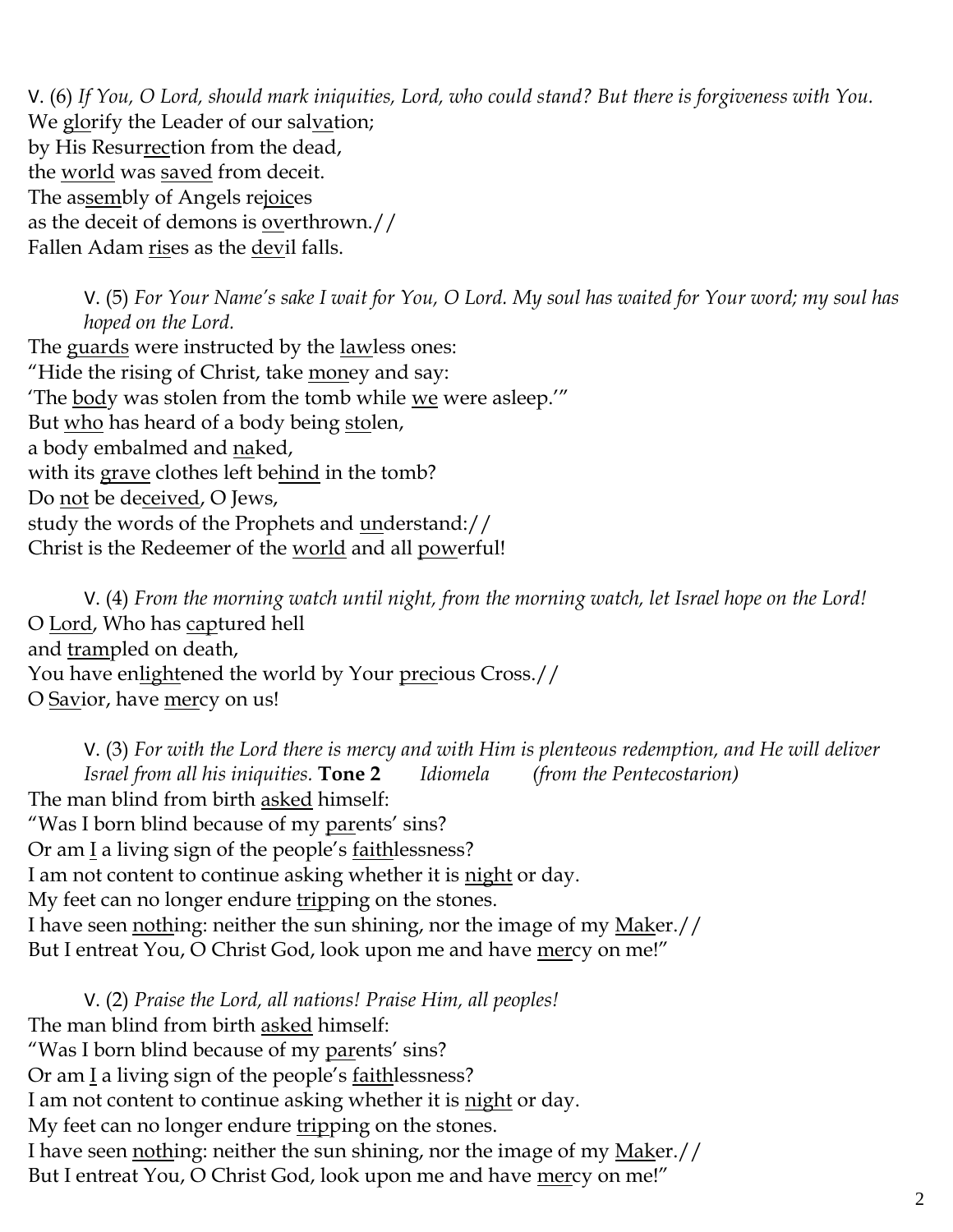V. (1) *For His mercy is confirmed on us, and the truth of the Lord endures forever.*  Jesus, passing by the Temple, met a man blind from birth. He had compassion on him and put spittle on his eyes, saying: "Go, wash in the pool of Siloam!" He washed himself and then gave glory to God. His neighbors asked him: "Who opened your eyes, which no one could heal before?" He cried out: "A man called Jesus said to me: 'Wash in Siloam!' and now I see; He is truly the Christ, the Messiah Whom Moses foretold in the Law.// He is the Savior of our souls!"

*Glory to the Father, and to the Son, and to the Holy Spirit;* **Tone 5** *(from the Pentecostarion)* Passing by the <u>way</u>, O Lord, You met a man blind from birth. Your Disciples were puzzled and asked: "Rabbi, who sinned, this man or his parents, that he was born blind?" Jesus answered: "It was not that this man sinned, or his parents, but that the works of God might be revealed in him. I must work the works of Him Who sent me, which no one else can do." As He said this, He spat on the ground and made clay of the spittle, and anointed the man's eyes with the clay and said to him: "Go, wash in the pool of Siloam!" He went and washed, and was made whole, crying: "Lord, I believe!"// He worshipped You, and we cry: "Have mercy on us!"

*now and ever, and unto ages of ages. Amen.* **Tone 5** *(Theotokion – Dogmatikon)* In the Red Sea of old, a type of the Virgin Bride was prefigured. There Moses divided the waters; here Gabriel assisted in the miracle. There Israel crossed the sea without getting wet, here the Virgin gave birth to Christ without seed. After Israel's passage, the sea remained impassable; after Emmanuel's birth, the Virgin remained a Virgin. O ever-existing God Who appeared as Man,//O Lord, have mercy on us!

## **APOSTICHA**

**Tone 5** We magnify You in songs of praise, O incarnate Christ and Savior. By accepting the Cross and death for our sake, as the Lord and Lover of man, You overthrew the gates of hell,// and arose on the third day, saving our souls.